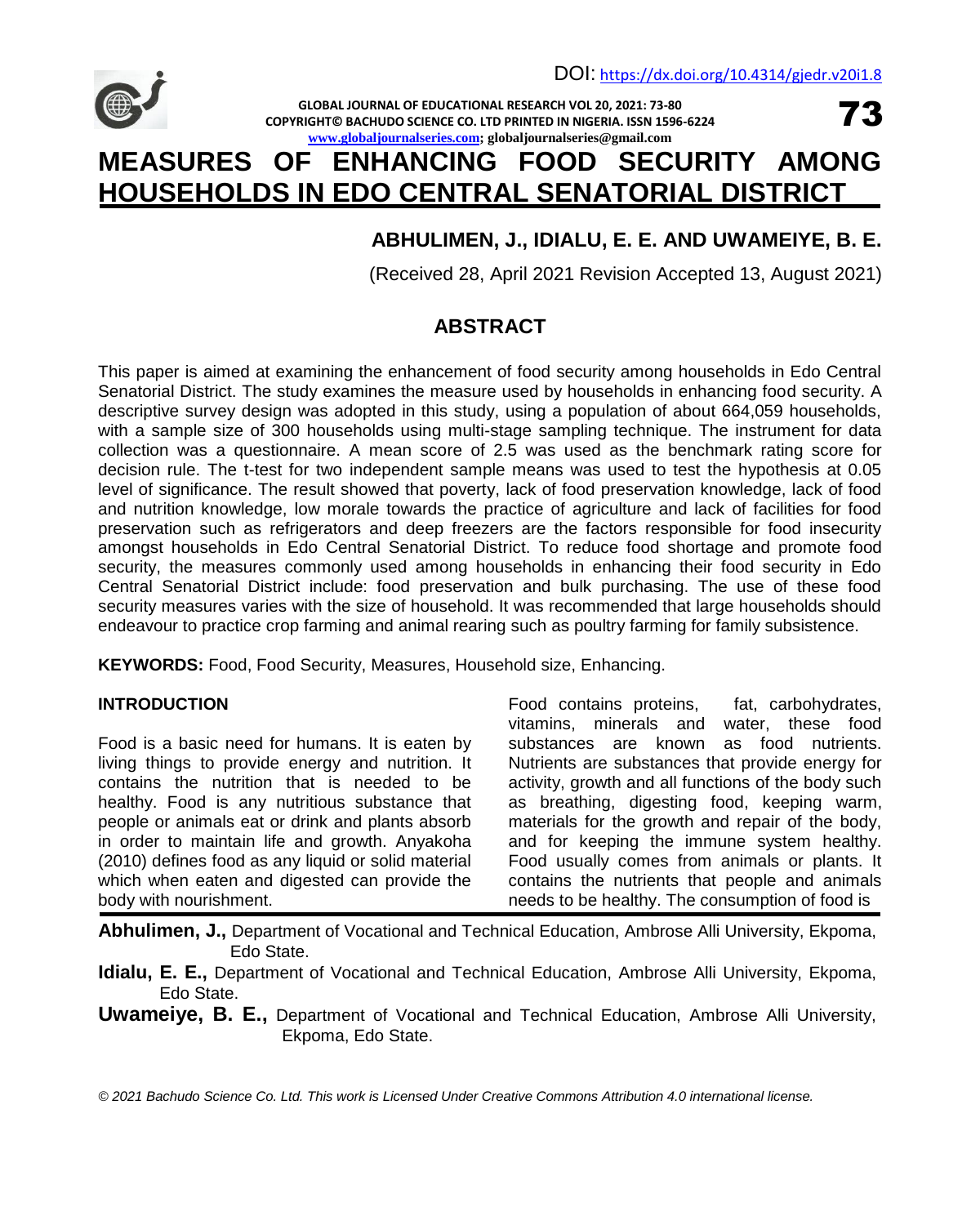enjoyable to humans. Food therapy is emerging as the latest prevention against multiple lifestyle diseases. Experts now believe "it is better to pop an apple, rather than popping a pill". Eating good food especially with the family and friends, is one of the pleasures of life. The importance of food makes families, states and nations to devise measures of enhancing its security. Measures as used in this study is defined by advanced English Dictionary as any maneuver made as part of progress towards a goal. It also means a plan or course of action taken to achieve a particular purpose.

Enhancing by Oxford dictionary means to increase, intensify or further improve the quality, value or extent of. Food security is the access by all people at all times to the food needed for a healthy life.

In enhancing food security, measures adopted according to literature are: Practice of family agriculture like gardening, subsistence agriculture; Food storage; Food preservation e.g. roasting; refrigeration, and drying; Bulk purchasing of foods and fruits when in season; Rearing of animals like birds, pigs, goats and others; Reducing food waste; and work towards defeating climate change.

Despite all these measures, some individuals or families are hungry and not feeding adequately and therefore are likely to have impaired physical and cognitive abilities of children, poor health status, children falling sick more often, with higher rates of iron deficiency anemia, and also results in children being frequently hospitalized. This brings about food insecurity. Food insecurity is the lack of consistent access to enough food for an active, healthy life [United State Department of Agriculture (USDA, 2011 and Bremner, 2012).

According to World Food Summit, 1996, Food security "exist when people at all-time have physical and economic access to sufficient safe and nutritious food that meets their dietary need and food preferences for an active and healthy life". From the definition, four components of food security are identifiable: Availability, Accessibility, Utilization, and stability of food. Based on the practical guide of food security information for Action, all four components must be satisfied simultaneously to meet the objectives of food security. Food and agricultural Organization (FAO) (2008) and Simon (2012), stated that the four components can be delineated a follows: availability, accessibility, utilization and sustainability.

These components of availability, accessibility, utilization and sustainability embrace the supply demand and adequacy of food at all times. Wikipedia on line encyclopedia defines food security as a measure of the availability of food and individuals ability to access it. The causes of food insecurity are population growth, changing tastes, climate changes and troubled farmers. A person who has adequate access to quality food today is still considered food insecure if he has periodic inadequate access to food which may cause his nutritional level to deteriorate. Variation in weather conditions, political and economic instability and price fluctuations are some factors that may impact on food security status. Food security sits on the top of the list of targets of Sustainable Development Goals (SDGS). Though over 60 countries made great success in their effort to meet the SDG (Sustainable Development Goals) hunger target of halving the population between 1990 and 2015, food security has remained one of the greatest challenges of most household in Sub-Saharan Africa (Bremner, 2012).

Food insecurity continues to threaten larger proportions of households in developing countries. The problem of food insecurity is not just limited to Africa alone, rather it is a worldwide phenomenon just as there have been food crises in such African countries as Cote d'Ivoire, Cameroon and Egypt, cases have also been recorded in such non-African countries as Indonesia, Peru and most recently Haiti. This shows that food insecurity and the resultant food crises is not peculiar to Africa alone but is most prevalent in most Less Developed Countries (LDCs) all around the world thereby making it a developmental problem (USAID, 2011).

A household as defined by Cambridge dictionary is a group of people often a family who live together. They include people living in your house, including servants. Household food security is the application of the four components of food security (availability, accessibility, utilization and stability) at the family level with individuals within these households as the focus of concern. Household food security exists when all the people living in the household have physical, social and economic access to sufficient, safe and nutritious food at all times that meets their dietary needs and food preferences for an active and healthy life (Bremner, 2012).

Food security at household level is a subset of the national level and it requires that all individuals and households have access to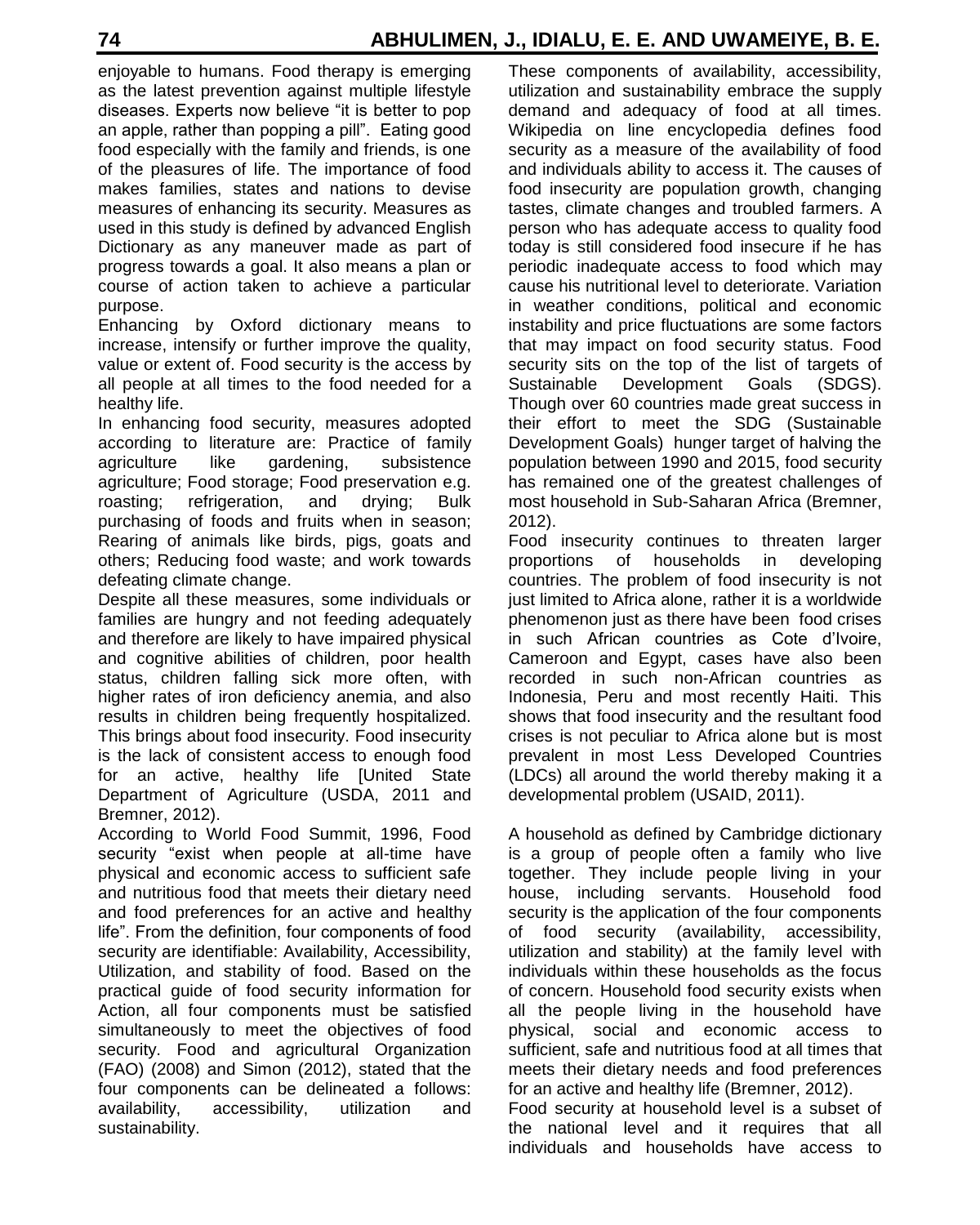sufficient food either by producing it themselves or by generating sufficient income to demand for it. Two main factors that determine food security are supply side factors and demand side factors. The supply side factors are those that determine food supply or food availability while the demand side factors on the other hand are factors that determine the degree of access of countries, households and individuals to available food. (Onunka, Ihemezie & Olumba, 2018).

In Edo Central Senatorial District, it is common to see people trooping to the market every market day which is usually between 5days. The people are seen patronizing food Vendors and one begin to wonder why people are always buying food stuffs every market days. Furthermore, it has been observed that the practice of small scale farming is a common practice among indigenes. This involves planting food crops like vegetables, cereal and tuber crops for family subsistence. In some other homes, animals such as birds, goats and rabbits are reared for consumption and sale as a means of livelihood. This is common to many inhabitants of Edo Central Senatorial District.

Hence, the need in investigating how families in Edo Central Senatorial District enhance their food security.

#### **1.1 STATEMENT OF THE PROBLEM**

Nigeria prides itself as the giant of African with its economy becoming the largest in 2014; yet, the poverty rate in the country is alarming. It is common to see households or families not being able to feed. In cases where some families try to feed its members, the meals are not adequate resulting in food insecurity. Household food insecurity can be referred to as the inability to provide enough food for a healthy and active lifestyle for all household members.

In Edo Central Senatorial District, the availability, accessibility, utilization and sustainability of food seems to be a problem among households. A major observation of the researcher that suggest that food availability, accessibility, utilization and sustainability constitute a challenge among household is as follows. The researcher has observed that many school children from public primary and secondary hardly have breakfast before coming to school while the few that are given breakfast to school are largely carbohydrate (starchy) based stable foods such as rice and eba. This explains that there is heavy calorie deficiency in the food intake of children from various households as nutritious and vitamin rich meals such as fruits and vegetables, are largely ignored in most households.

Also, it is common knowledge from the researcher's observation that many home buy more of starchy foods that are relatively cheaper and more in quantity to cater for members of their households. Aside, the financial inability to buy more nutritious food items and change diet for members of their households, many households compromise quality and costly diet for quantity and cheaper food items without considering the nutritional implication of what the members of their households on a day to day basis. This largely suggest some threats to foods security as quality and nutritious food may be poorly available, accessible and utilized at the households level in the state. This study is an attempt to fill the gap on how to enhance food security among households in Edo Central Senatorial District.

#### **1.2 RESEARCH QUESTIONS**

The following research questions were raised to guide the study:

1. What are the factors responsible for food insecurity amongst households in Edo Central Senatorial District?

2. What are the measures adopted by households in enhancing food security in Edo Central Senatorial District?

3. Is there any difference in the measures used by small and large households in enhancing their food security in Edo Central Senatorial District?

#### **1.3 NULL HYPOTHESIS**

There is no significant difference in the measures used by small and large households in enhancing their food security in Edo Central Senatorial **District** 

#### **2.0 METHODOLOGY**

The descriptive survey design was adopted in this study. This design was considered appropriate because the researcher sought to present a vivid description of the data collected from respondents without manipulating the variables under any controlled laboratory condition. The population of this study covers over 664,059 households in Edo Central Senatorial Area which represent 2% of the entire population (National Population Commission, 2019). A sample size of 300 households (respondents) was randomly drawn for the study using multi-stage sampling technique. The multistage sampling technique was adopted because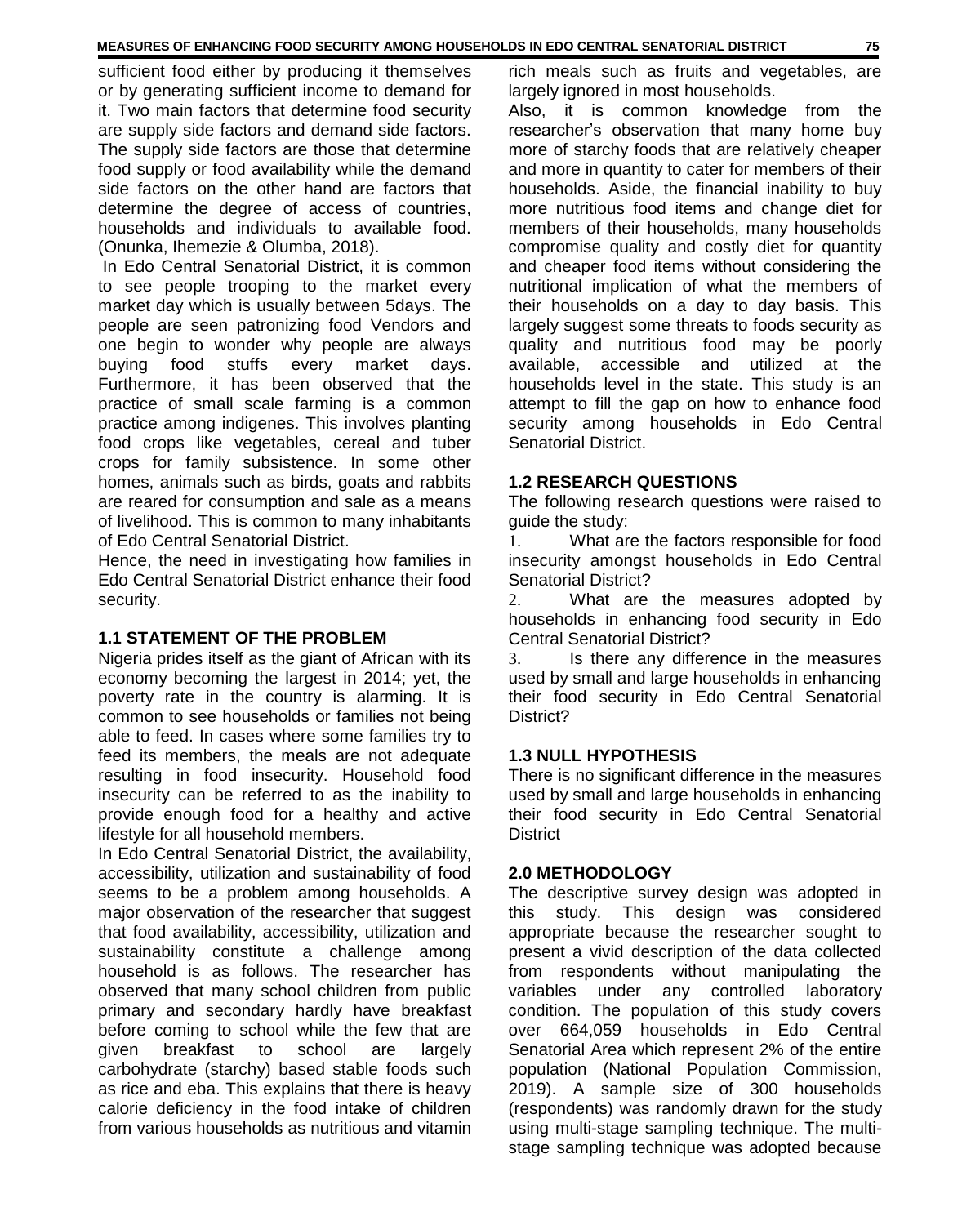the sampling progressed through series of stage using various sampling techniques: purposive, stratified and simple random sampling techniques.

In the first stage, the purposive sampling technique was adopted to select Edo Central Senatorial District which comprises of five local government areas namely: Esan Central, Esan West, Esan South East, Esan North East, and Igueben. The choice of Edo Central Senatorial District was informed by the proximity of the area

and prior knowledge of the researcher about the terrain. In the second stage, the lottery method of the simple random sampling technique was used to select three towns per local government area. In accomplishing this, a systematic sampling technique was used to draw 20 households from each of the target towns/villages selected in the local government. This technique was employed to draw a targeted number of households of various sizes and income status. The sampling procedure is properly explained in Table 1.

| <b>Names</b><br><b>of</b><br><b>local</b> | <b>Names</b><br>οf<br>target | Number of households covered per |
|-------------------------------------------|------------------------------|----------------------------------|
| government                                | Town/Villages                | Town/Villages                    |
| <b>Esan Central</b>                       | Irrua                        | 20                               |
|                                           | Ewu                          | 20                               |
|                                           | Afuda                        | 20                               |
| <b>Esan West</b>                          | Iruekpen                     | 20                               |
|                                           | Ihummudumu                   | 20                               |
|                                           | Emaudo                       | 20                               |
| <b>Esan South East</b>                    | Ewohimi                      | 20                               |
|                                           | Ewwatto                      | 20                               |
|                                           | Emu                          | 20                               |
| <b>Esan North East</b>                    | Eror                         | 20                               |
|                                           | Arue                         | 20                               |
|                                           | Utako                        | 20                               |
| Igueben                                   | Ugun                         | 20                               |
|                                           | Ekpon                        | 20                               |
|                                           | Amahor                       | 20                               |
| <b>Total</b>                              |                              | 300                              |

#### **Table 1:** Sample and Sampling Procedure

# **Source**: Researchers' Field work

The instrument for data collection was a questionnaire designed by the researcher and titled: "Measures Enhancing Food Security Questionnaire MEFSQ)".The instrument was divided into two Sections of Sections A and B: Section A deals with demographic data of respondents like sex of household head, size of household, income of household head. Section B contains 12-items and four component parts. The four component parts are namely: household animal farm for subsistence; food preservation; bulk purchasing; and backyard farming for crop production. Three items were raised on each of the component indicators as follows: household animal farm for subsistence (items 1-3); food preservation (items 4-6); bulk purchasing (items 7-9); and backyard farming for crop production (items 10-12).

The instrument was rated on a four point likert scale of Strongly Agreed -4, Agree -3, Disagreed

-2 and Strongly Disagreed -1.The content validity of the instrument was carried out by experts. The split-half reliability alpha  $(α)$  of 0.78 was obtained on the instrument; depicting that the instrument was reliability for administration. The administration of the instrument was done by the researcher with the help of five research assistants. Data for this study were collected by the researcher personally to enhance the return rate.

During data collation from the field, a total of 293 copies of the questionnaire was correctly filled and used for the analysis. This gave a total of 97.6 percent return and use rate. The research questions were analyzed using the mean and standard deviation (S.D). A mean score of 2.5 (average of the 4 likert scale, i.e  $(4+3+3+1) \div 4 =$ 2.5) was used as the benchmark rating score for decision rule on the items. The t-test for two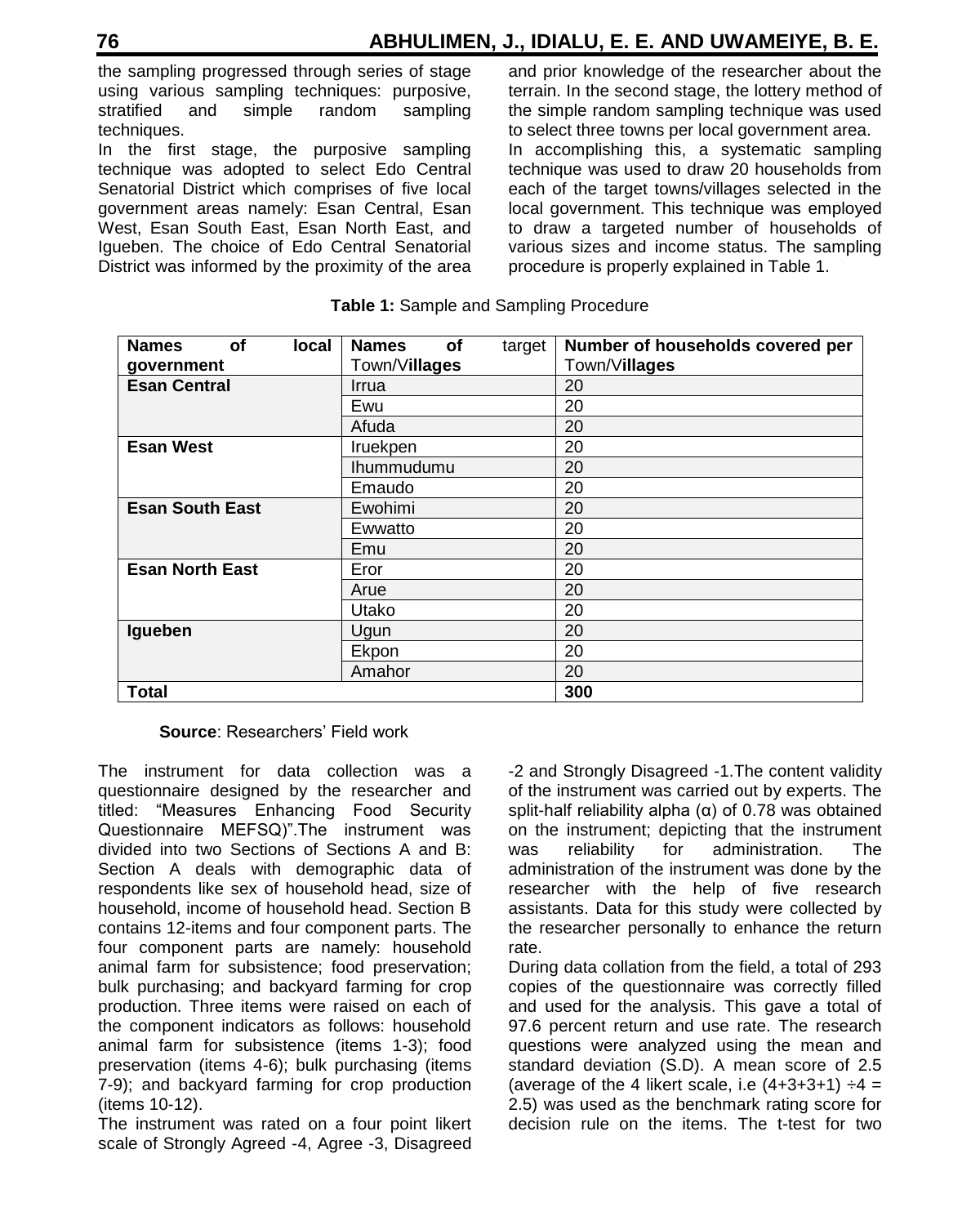independent sample means was used to test the hypotheses at 0.05 level of significance.

**Research Question 1:** What are the factors responsible for food insecurity amongst households in Edo Central Senatorial District?

# **3.0 RESULTS AND DATA ANALYSIS**

The result of the research question one and test of hypothesis are presented as follows

**Table 2:** Summary of the Analysis of Factors Responsible for Food Insecurity amongst households in Edo Central Senatorial District

|       |                                                                    | $N = 293$ |      |                  |
|-------|--------------------------------------------------------------------|-----------|------|------------------|
| S/No. | <b>Factors</b>                                                     |           | S.D  | Remark           |
| 1.    | Lack of finance/poverty                                            | $2.62*$   | 1.06 | Agreed           |
| 2.    | Lack of food preservation knowledge                                | $2.56*$   | .956 | Agreed           |
| 3.    | Lack of food and nutrition knowledge                               | $2.52*$   | .960 | Agreed           |
| 4.    | Poor food processing knowledge                                     | 2.32      | 1.02 | <b>Disagreed</b> |
| 5.    | Lack of food storage knowledge                                     | 2.40      | 1.04 | <b>Disagreed</b> |
| 6.    | Low morale towards the practice of agriculture                     | $2.58*$   | 0.98 | Agreed           |
| 7.    | Lack of facilities for food preservation such as refrigerators and | $2.68*$   | 0.83 | Agreed           |
|       | deep freezers                                                      |           |      |                  |
|       |                                                                    |           |      |                  |

\* Significant mean ( $\bar{X} \ge 2.50$ )

The results in Table 1 showed that the respondents practiced on item 1, 2, 3, 6 and 7 at a mean score range of 2.52 and 2.68 and disagreed on items 4 and 5 at mean score of 2.32 and 2.40 respectively. Hence, this implies that lack of finance/poverty, lack of food preservation knowledge, lack of food and nutrition knowledge, low morale towards the

practice of agriculture and lack of facilities for food preservation such as refrigerators and deep freezers are the factors responsible for food insecurity amongst households in Edo Central Senatorial District.

**Research Question 2:** What measures are used by households in enhancing their food security in Edo Central Senatorial District?

**Table 3:** Summary of the Analysis of Measures used by heads of households in enhancing their Food Security in Edo Central Senatorial District

|                                           |                                                                       | $N = 293$      |       |               |
|-------------------------------------------|-----------------------------------------------------------------------|----------------|-------|---------------|
| s/n                                       | <b>Food security measures</b>                                         | $\overline{X}$ | S.D   | <b>Remark</b> |
|                                           | Household animal farm for subsistence $= 2.40$                        |                |       |               |
| 1.                                        | rear some birds for family consumption                                | 2.32           | 1.062 | Not practiced |
| $\overline{2}$ .                          | set traps to hunt animals for food                                    | 2.46           | .956  | Not practiced |
| 3.                                        | buy and raise animals like goats, sheep, pigs                         | 2.42           | .960  | Not practiced |
|                                           | Food preservation = 2.58                                              |                |       |               |
| 4.                                        | buy fruits and store them in the refrigerator for later consumption   | $2.62*$        | 1.025 | Practiced     |
| $\overline{5}$ .                          | roast food items like fish or meat for later consumption              | $2.60*$        | 1.044 | Practiced     |
| 6.                                        | sun dry some perishable food items like tomato, and pepper for later  | $2.53*$        | .956  | Practiced     |
|                                           | consumption                                                           |                |       |               |
|                                           | Bulk purchasing = 2.59                                                |                |       |               |
| 7.                                        | I buy staple foods like Beans and Rice in season at less prices to    | $2.64*$        | .971  | Practiced     |
|                                           | store them at home                                                    |                |       |               |
| 8.                                        | I buy food directly from local farmers to reduce the cost             | $2.61*$        | 1.029 | Practiced     |
| 9.                                        | buy cassava in bulk and process them to reduce cost                   | $2.53*$        | .956  | Practiced     |
|                                           | Backyard farming for crop production = 2.49                           |                |       |               |
| 10.                                       | plant vegetables for family consumption                               | $2.65*$        | .962  | Practiced     |
| 11.                                       | plant tuber crops like yam and potatoes to support my family food     | 2.40           | .987  | Not practice  |
|                                           | intake                                                                |                |       |               |
| 12.                                       | I sell some of my farm produce to buy other food items for the family | 2.40           | 968   | Not practice  |
| * Significant mean ( $\bar{X} \ge 2.50$ ) |                                                                       |                |       |               |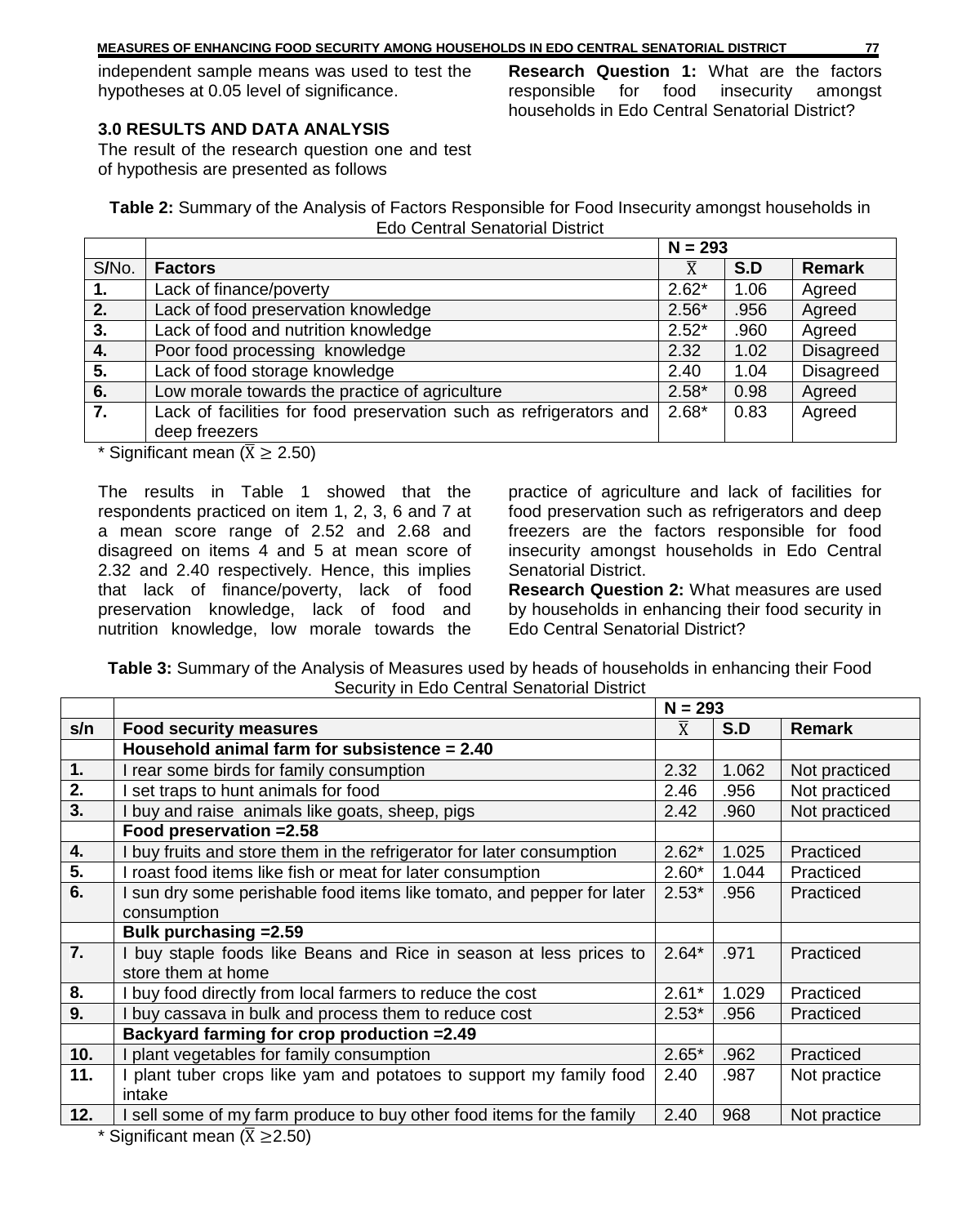The results in Table 2 showed that the respondents practice on item 4, 5, 6, 7, 8, 9 and 10 at mean score range of 2.53to 2.65 and do not practice on items1, 2, 3, 4, 11 and 12 at mean score of 2.32 and 2.42 respectively. The results in the table further showed that the overall mean score on items 1 to 3 bordering on household animal farm for subsistence was 2.40; items 4 to 6 that constitute items on food preservation had an overall mean score of 2.58, items 7 to 9 on Bulk purchasing was 2.59, while items 10 to 12 bordering on backyard farming for crop production had a mean score of 2.49. Since the mean perception score on food preservation (2.58) and bulk purchasing (2.59) were greater than the criterion mean (2.50). Hence, this implies that the measures used by heads of households in enhancing their food security in Edo Central Senatorial District include: food preservation and bulk purchasing

**Hypothesis 1:** There is no significant difference in the measures used by small and large households in enhancing their food security in Edo Central Senatorial District.

| <b>Challenges</b>                         | Household<br>size | $N = 293$ | $\overline{\mathbf{X}}$ | S.D   | t-cal.    | p-value | <b>Remark</b>             |
|-------------------------------------------|-------------------|-----------|-------------------------|-------|-----------|---------|---------------------------|
| <b>Household</b><br>animal farm for       | Small             | 137       | 2.44                    | 0.786 | 0.757     | 0.450   | <b>Not</b>                |
| subsistence                               | Large             | 156       | 2.36                    | 0.939 |           |         | significant               |
| <b>Food preservation</b>                  | Small             | 137       | 2.52                    | 0.761 | $-1.359$  | 0.175   | <b>Not</b><br>significant |
|                                           | Large             | 156       | 2.64                    | 0.809 |           |         |                           |
| <b>Bulk purchasing</b>                    | Small             | 137       | 2.49                    | 0.732 | $-2.333*$ | 0.020   | Significant               |
|                                           | Large             | 156       | 2.69                    | 0.742 |           |         |                           |
| farming<br><b>Backyard</b><br>for<br>crop | Small             | 137       | 2.45                    | 0.760 | $-736$    | 0.462   | <b>Not</b><br>significant |
| production                                | Large             | 156       | 2.52                    | 0.824 |           |         |                           |

**Table 3:** Summary of t-test analysis on difference in the Measures used by household Size in enhancing their food security in Edo Central Senatorial District of Edo State

**Note:**\* t-cal is significant (p-value <0.05)

Result in Table 3 showed that the calculated tvalues of 0.757 for household animal farm for subsistence, -1.359 for food preservation and - 0.736 for Backyard farming for crop production and are not statistically significant (p>0.05). While -2.333 for bulk purchasing is statistically significant (p<0.05).This indicates that bulk purchasing is one of the measures used by small and large households in enhancing their food security in Edo Central Senatorial District. This further explains that household animal farm for subsistence, food preservation and back yard farming for crop production are not used by small and large households in enhancing their food security in Edo Central Senatorial District.

# **4.0 DISCUSSION OF RESULTS**

The results show that lack of finance/poverty, lack of food preservation knowledge, lack of food and nutrition knowledge, low morale towards the practice of agriculture and lack of facilities for

food preservation such as refrigerators and deep freezers are the factors responsible for food insecurity amongst households in Edo Central Senatorial District. These results agree with that of USAID (2011) who found that poor food storage and low morale of individuals to practice agriculture are some of the factors responsible for food insecurity and reducing food supply. The result also agrees with that of Uche and Uche (2017) who found that the factors affecting food security at the micro level include: poverty, low awareness on proper food preservation, ignorance/illiteracy, household size, personal cultural belief and waste/poor food management practices in Nigeria.

The result also corroborates that of Onunka, Ihemezie and Olumba (2018) who found that there epileptic state of power, low socioeconomic status of heads of household, unemployment, poor land tenure system for agriculture, increased housing demand that has reduced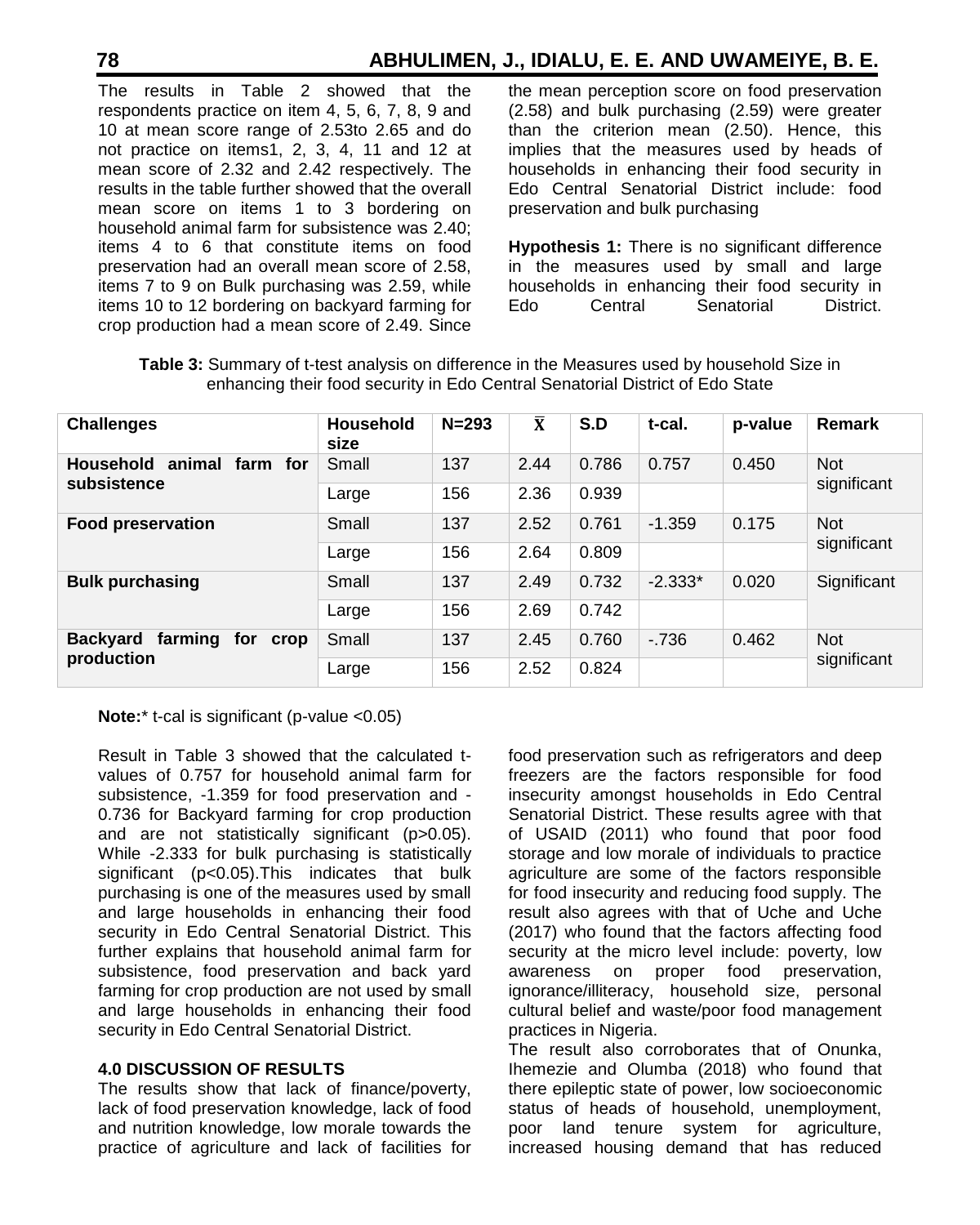demand for agricultural land and low income/ poverty are some of the factors affecting food security in households in Udi local government area of Enugu state. The result is also in line with that of Anjeinu and Aondonenge (2019) who found that the constraints or factors such as lack of access to credits, inadequate land availability, and poverty, infertility of the soil, lack of non-farm income generating activities, storage and processing problems were identified as some of the factors militating against the achievement of food security in Benue State, Nigeria.

The result showed that the measures used by heads of households in enhancing their food security in Edo Central Senatorial District of Edo State include: food preservation and bulk purchasing. The result corroborates that of Otaha (2017) who noted that bulk purchasing of seasonal fruits and food items for storage is one of the strategies for promoting household food security in Nigeria. The result disagrees with that of Amaka, Kenechukwu and Maduka (2017) who found that practice of farming for domestic consumption and use of refrigerators to store food items are strategies for promoting house hold food security in Nigeria. The result disagrees with that of Fasoyiro and Taiwo (2018) who found that practice of roasting, frying and sun drying to preserve food is one of the strategies for promoting household food security in Nigeria.

The result showed that bulk purchasing is one of the measures used by small and large households in enhancing their food security in Edo Central Senatorial District. The result is in line with that of Onunka, Ihemezie and Olumba (2018) who found that marital status and size of household were found to negatively influence the number of strategy adopted by size of households while the dependency ratio was positively significant. The result agrees with that of Irohibe and Agwu (2018) that bulk purchasing of seasonal fruits and food items for storage are practiced by size household in promoting household food security in Kano state, Nigeria. The result corroborates that of Edeh and Gyimah-Brempong (2019) that size of household affected the use of refrigerators to store food items while small household practices roasting and sun-drying of food to promote food security.

# **5.0 CONCLUSION**

Food is any nutritious substance that people or animals eat or drink or that plants absorb in order to maintain life and growth. Based on the findings of this study, it is concluded that lack of finance/poverty, lack of food preservation knowledge, lack of food and nutrition knowledge, low morale towards the practice of agriculture and lack of facilities for food preservation such as refrigerators and deep freezers are the factors responsible for food insecurity amongst households in Edo Central Senatorial District. To minimise food shortage and promote food security, the measures commonly used by heads of households in enhancing their food security in the area include: food preservation and bulk purchasing. The use of these food security measures was affected by size of household.

# **6.0 RECOMMENDATIONS**

The following recommendations were made based on the findings:

**1.** Household heads should buy nonperishable foods in bulk when they are in season as they are cheaper then.

**2.** Households should have workable refrigerator or deep freezer in order to store food as this will enhance food security at household levels.

**3.** Food can also be transformed (processed) to other forms e.g. boiled yam to pottage, white rice and stew to jollof rice; to enhance household food security.

**4.** Large households (families with large family members and occupants) should endeavor to practice animal husbandry and animal rearing such as poultry farming. This would help to widen their income and promote food security for the household.

**5.** Farming for crop production such as the planting of Okra, vegetables and fruit should not be ignored by residents of Edo Central Senatorial District. This is because it could help in promoting income and food availability and sustainability of crops in and out of season.

# **REFERENCES**

Amaka, G. M., Kenechukwu, O. O. and Maduka, O. D., 2017. Achieving sustainable food security in Nigeria: challenges and way forward. 3rd International Conference on African Development Issues, 2(5), 12 - 23